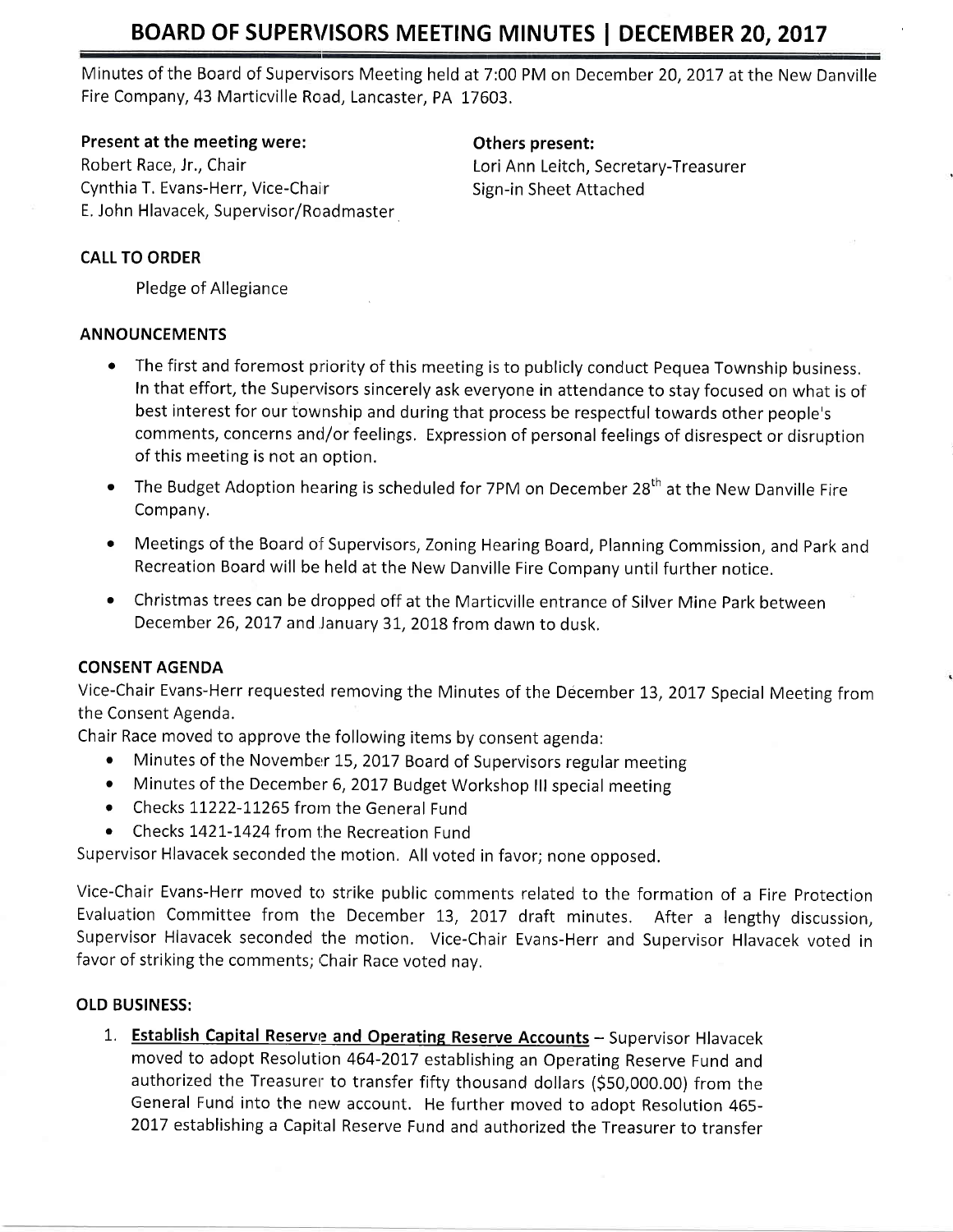fifty thousand dollars (\$50,000.00) from the General Fund to be saved for a salt shed. Vice-Chair Evans-Herr seconded the motion. All voted in favor; none opposed.

#### NEW BUSINESS:

1. Consider hiring Officers for the Police Department - Vice-Chair Evans-Herr moved to hire Police Officers John Michener, Robert Burger, Jesse Blank, Dianne Carter, Shawn Powell, Megan Huyett, Charles Grimasuckas, Lori Vital, Kyle Garrity, and Tyson Woods. Chair Race seconded the motion,

> Richard Cummings of 320 Pleasant View Drive referenced a Letter to the Editor in the newspaper and the Statewide Municipal Police Jurisdiction Code,

Supervisor Hlavacek expressed concern about the cost of a police department with ten officers, Chair Race stated staffing adjustments will be made if necessary. Vice-Chair Evans-Herr referred to 2018 as a transitional year with the regional police force becoming a township department. Chair Race and Vice-Chair Evans-Herr voted in favor of hiring the ten officers; Supervisor Hlavacek voted nav.

- 2. Consider request from Oak Hill Partners to reduce their Letter of Credit for Penn Grant Commons Phase I - Chair Race moved to reduce the Letter of Credit for Penn Grant Commons Phase I to establish a new amount equal to \$67,988.25 which includes the 10% contingency factor as recommended by the Township Engineer. Vice-Chair Evans-Herr seconded the motion. All voted in favor; none opposed.
- 3. Consider request from Oak Hill Partners to reduce their Letter of Credit for Penn Grant Commons Phase II - Chair Race moved to reduce the Letter of Credit for Penn Grant Commons Phase II to establish a new amount equal to \$56,017.50 which includes the 10% contingency factor as recommended by the Township Engineer, Vice-Chair Evans-Herr seconded the motion. All voted in favor; none opposed,
- 4. Consider the Preliminary Final Subdivision Plan for Nathan and Lynare Pipitone Chair Race moved to approve the Preliminary Final Subdivision Plan for Nathan and Lynare pipitone as recommended by the Pequea Township Planning Commission. Vice-Chair Evans-Herr seconded the motion. All voted in favor; none opposed.
- 5. Consider the Final Land Development Plan for Willow Run Phases II & III Vice-Chair Evans-Herr submitted a letter to the Secretary recusing herself from participating as a member of the Board of Supervisors in this matter. Chair Race moved to approve the Final Land Development Plan for Willow Run Phases ll & lll as recommended by the Pequea Township Planning Commission, Supervisor Hlavacek seconded the motion.

As a resident and not as a Township Supervisor, Cynthia Evans-Herr of G42 Millwood Road took the lectern to ask the developer's engineer for clarification on the plan. She asserted Phases ll & lll were presented as fee simple during the Planning Commission meeting and Zoning Hearing. Seventy-two (72) individually-deeded units could generate more tax revenue for the Township than rentals. The developer's attorney intervened and said that is not the issue before the Board.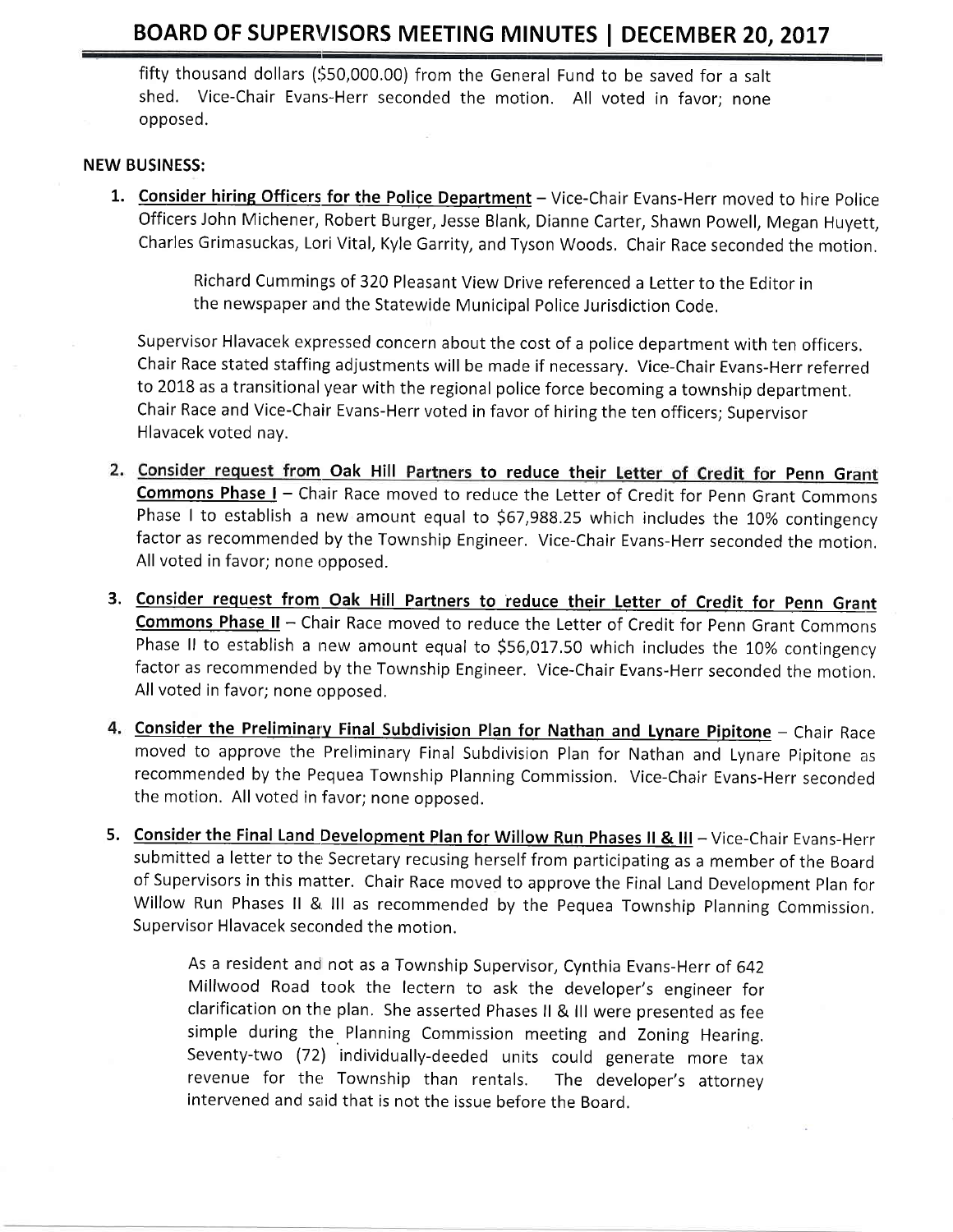Chair Race and Supervisor Hlavacek voted in favor of approving the Final Land Development Plan for Willow Run Phases II & III; Vice-Chair Evans-Herr abstained.

- 6. Consider the Final Land Development Plan for Penn Grant Commons Phases III & IV Chair Race moved to approve the Final Land Development Plan for Penn Grant Commons Phases lll & IV as recommended by the Pequea Township Planning Commission. Vice-Chair Evans-Herr seconded the motion. hll voted in favor; none opposed.
- 7. Consider Resolution to re-purpose Recreation Fund Chair Race moved to adopt Resolution 466-2017 to designate and maintain a fund for recreational purposes. Vice-Chair Evans-Herr seconded the motion.

Harry Lehman of 21 Silver Mine Road asked why fees collected in lieu of parkland are being deposited into the Recreation Fund. When he was <sup>a</sup> Township Supervisor, agreements were made with the developers to deposit them into the General Fund. Vice-Chair Evans-Herr responded the agreements violate the Municipalities Planning Code. Chair Race stated the Board is following the advice of its Solicitor.

All voted in favor of adopting Resolution 466-2017; none opposed.

- 8. Consider Resolution to approve certain expenses prior to Official Review Chair Race moved to adopt Resolution 467-2016 authorizing the Township Treasurer to disburse certain budgeted expenditures that may become due and payable prior to the official review and approval of the Board of Supervisors. Vice-Chair Evans-Herr seconded the motion, All voted in favor; none opposed.
- 9. Consider Purchase of a used New Holland Tractor with Loader and Bucket for Park Chair Race moved to approve the purchase of a used New Holland Tractor with Loader and Bucket for the Park. Supervisors Hlavacek seconded the motion.

Jason Kreider of 116 Marticville Road suggested contracting a vendor to plow the park.

All voted in favor of purchasing the tractor; none opposed.

10. Consider Approval for Electric Permits for Stone House at Park - Barry Acker, member of the Park and Recreation Board, described the plan to provide electric service at the Stone House in Silver Mine Park. Chair Race moved to approve the first phase of electrical improvements to the Stone House. Supervisor Hlavacek seconded the motion. All voted in favor; none opposed.

# REPORTS/UPDATES:

Pequea Township Road Crew - Supervisor Hlavacek delivered the Roadmaster's Report.

Southern Regional Police Department - Chief's Report on table

Southern Regional Police Commission - The Police Commission met on November 28, 2017, and they held a Special Meeting on December 19, 2017 to appoint a Solicitor. Their final regular meeting will be held December 26, 2017 at the New Danville Fire Company.

Lancaster County Inter-Municipal Committee - Next meeting January 10, 2018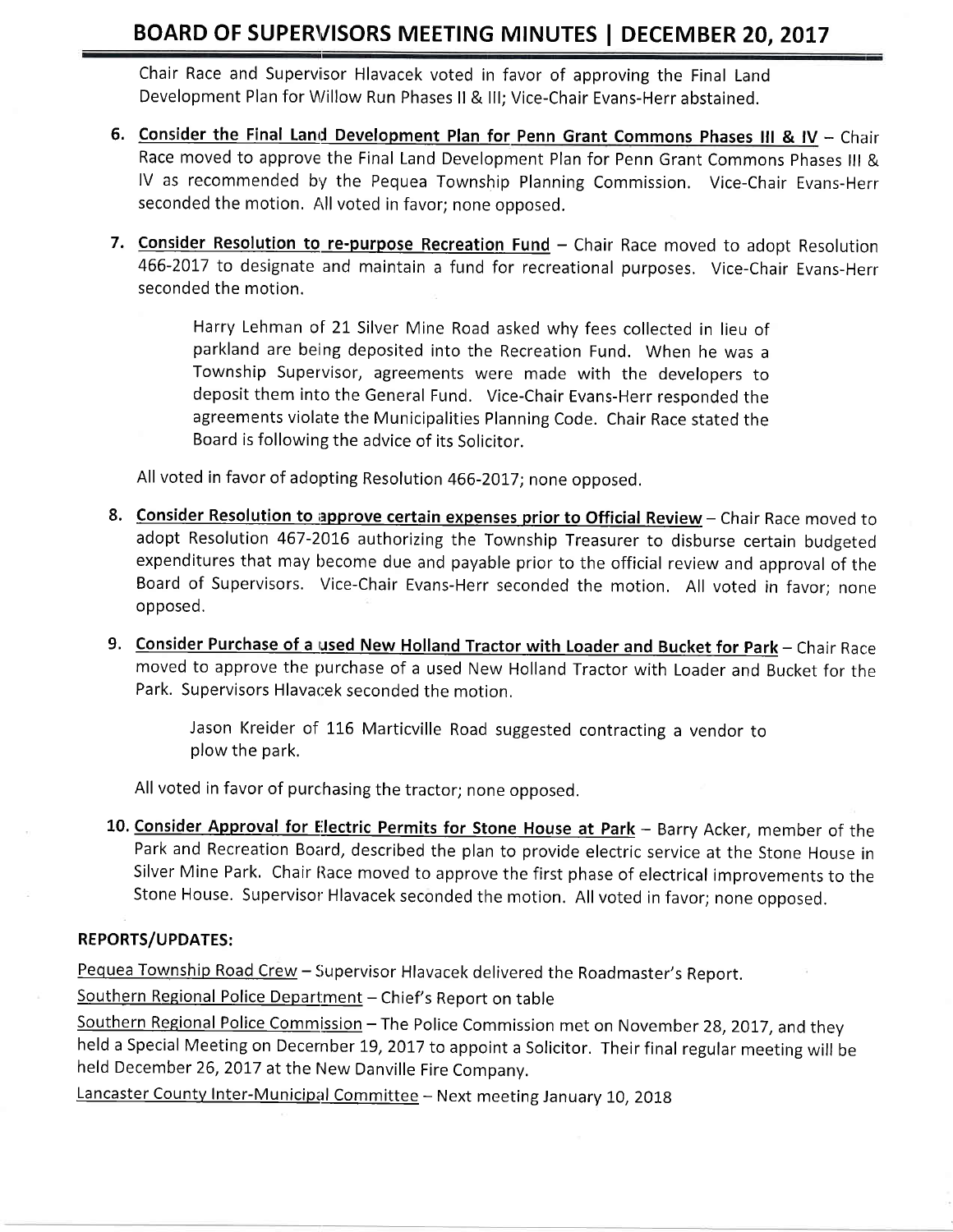Pequea Township Zoning Hearing Board - On January 9, 2018, the Zoning Hearing Board will hear a request by David F. Good of Millwood Properties, LLC for a property located at 839 Millwood Road within the R-2 Zoning District for the consideration of a Variance of Section 705.8 (Area and Bulk Regulations - Minimum Lot Area Regulations) of the 2015 Pequea Township Zoning Ordinance in order to construct 4 single family cottage style dwellings that are not connected to public water. Pequea Township Planning Commission - No meeting scheduled for December.

Pequea Township Park and Recreation Board - The Park Board met on December 13, 2017.

Chair Race moved to add a Resolution to establish a Fire Protection Evaluation Committee to the agenda. Vice-Chair Evans-Herr seconded the motion. All voted in favor of adding the agenda item; none opposed,

Chair Race moved to adopt Resolution 468-2017, a Resolution of the Board of Supervisors of the Township of Pequea, Lancaster County, Pennsylvania, to establish a Fire Protection Evaluation Committee. Vice-Chair Evans-Herr seconded the motion, All voted in favor; none opposed,

Chair Race moved to approve the 2018 Calendar of Events for the New Danville Fire Company. Vicechair Evans-Herr seconded the motion. All voted in favor; none opposed.

#### PUBLIC COMMENTS:

Public comments for items not on the agenda will be taken at this time. Please come to the lectern, state your name and address, and limit your comments to three minutes so that others can speak if they wish. Additional time may be granted at the Board's discretion.

Scott Edwards of 98 Baumgardner Road read a prepared statement he titled, "Transparency of 2017, the Lack of It."

Rob Reidenbach of 330 Pleasant View Drive requested moving Public Comments to the beginning of the meeting.

Brad Shenk of 4 Thomas Ave, speaking as a resident, not representing the New Danville Fire Company, encouraged the Board to consider other options for road salt instead of building a new shed.

Mr. Kreider suggested purchasing salt from a vendor.

Jackie Johns of 23 Pine Lane complained about the Road Crew working four tenhour days. Supervisor Hlavacek responded more work gets done during a ten-hour day.

Brian Herr, Public Works Equipment Operator/Laborer, cited a neighboring township's study concluding snow events rarely occur on Fridays.

Mr. Lehman offered a copy of the resignation letter from the certified public accountants who were engaged to conduct an audit of the Southern Regional Police Commission. Vice-Chair Evans-Herr said they resigned because they were unable to establish there were internal controls in 2016. Former employees of the Police Department and Commission did not respond to the auditors.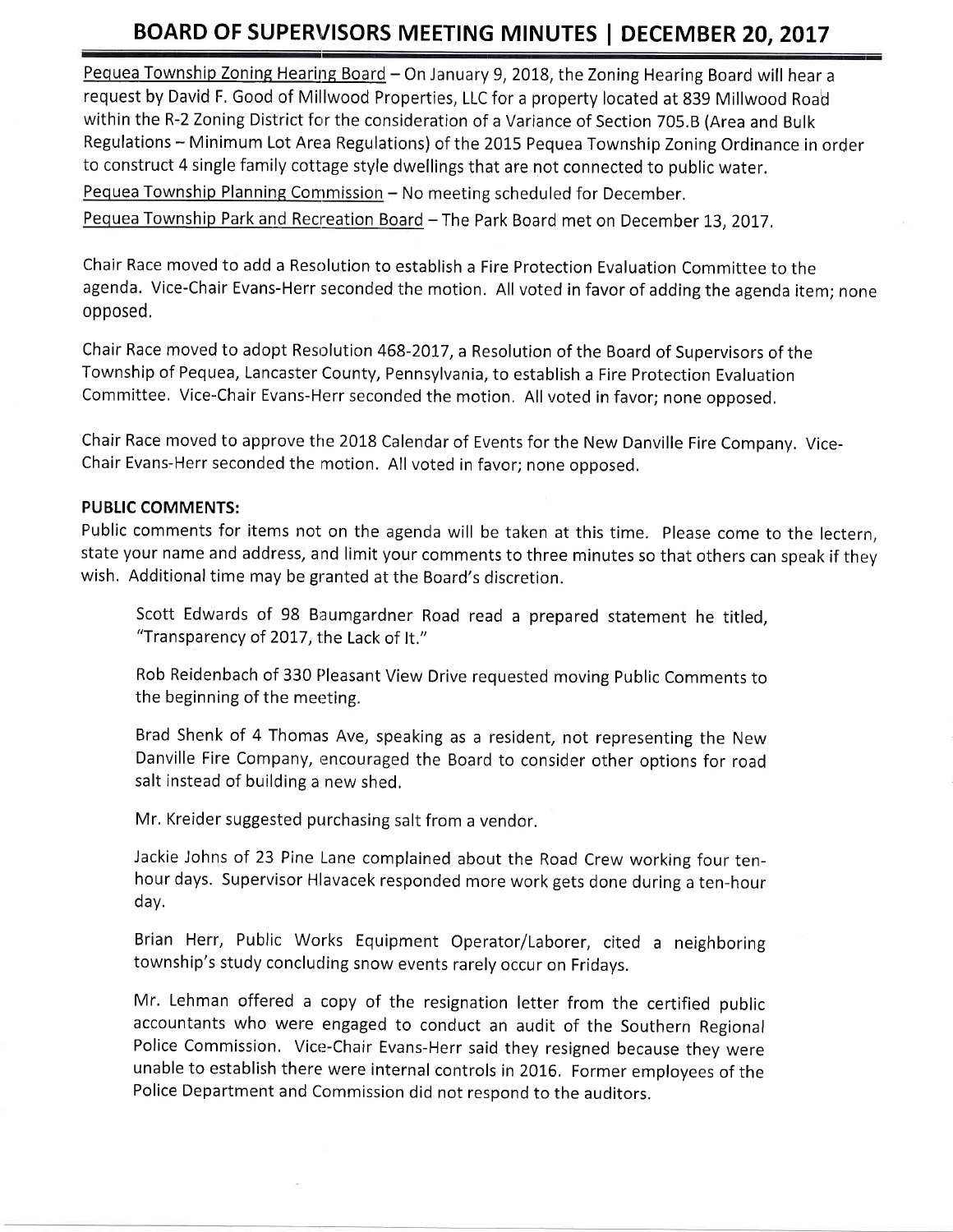Chair Race thanked the New Danville Fire Company for allowing Pequea Township use of their facility to hold meetings.

**ADJOURNMENT at 8:30 PM** 

Respectfully Submitted,

Lori Ann Leitch, Secretary

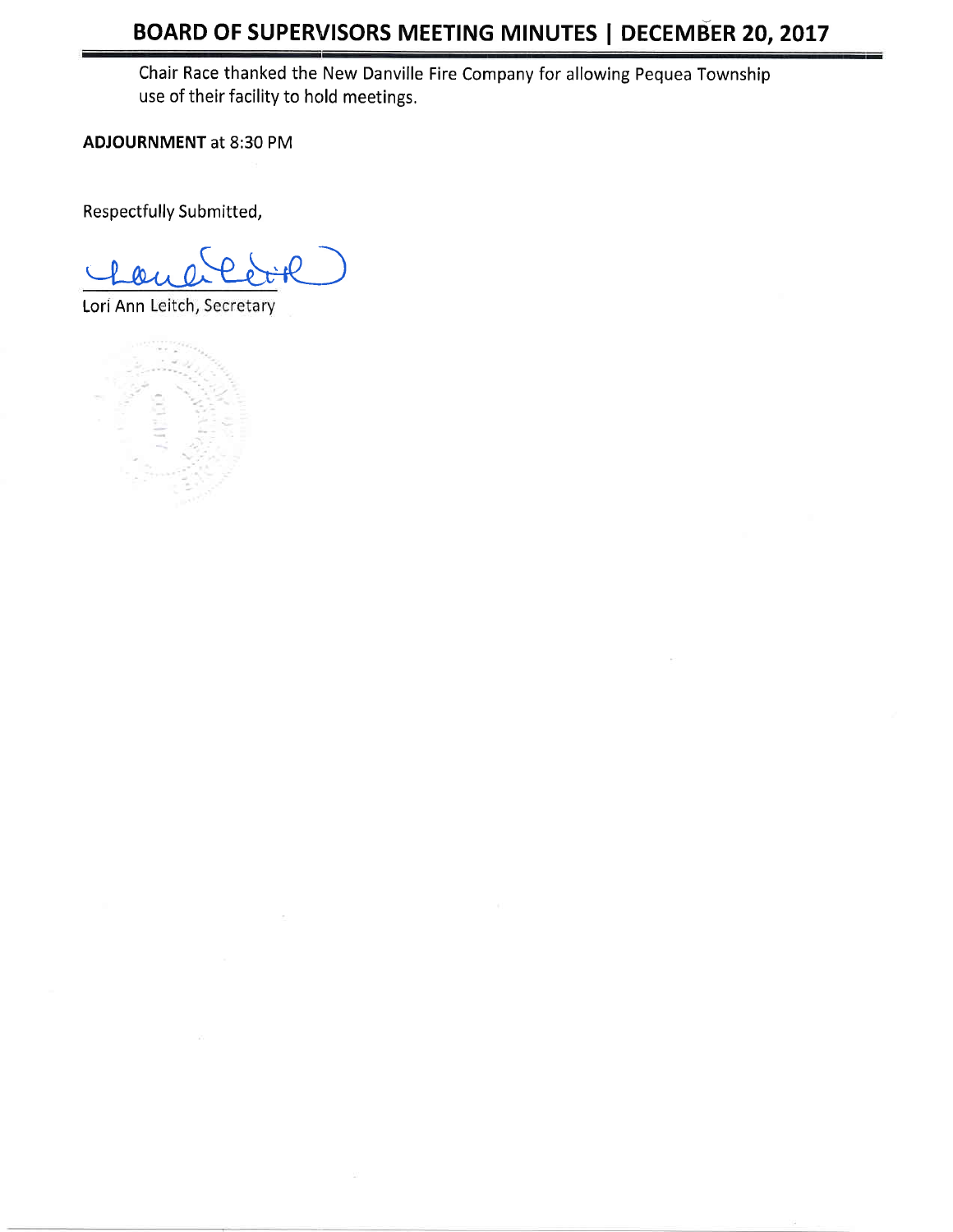#### Cynthia T. Evans-Herr 642 Millwood Road, Willow Street, Pennsylvania 17584

To: Matthew J.Crème, Jr / Attorney at Law Nikolaus & Hohenadel, LLP

Date: April 21, 2014

Re: Willow Run Subdivision 597 Millwood Road, Willow Street, Pennsylvania

I participated as a party in zoning hearings held by the Pequea Township Zoning Hearing Board in connection with an application for a special exception and variance submitted by MBI Development Company, Inc. Because of my involvement in that zoning matter, I will not participate as a member of the Board of Supervisors of Pequea Township in any discussion, deliberation or voting regarding matters brought before the Pequea Township Board of Supervisors by MBI Development Company, Inc. for the project located at 597 Millwood Road, Willow Street, Pennsylvania.

Very truly wou  $\mu$ ⁄mth⁄ia T Evans-Herr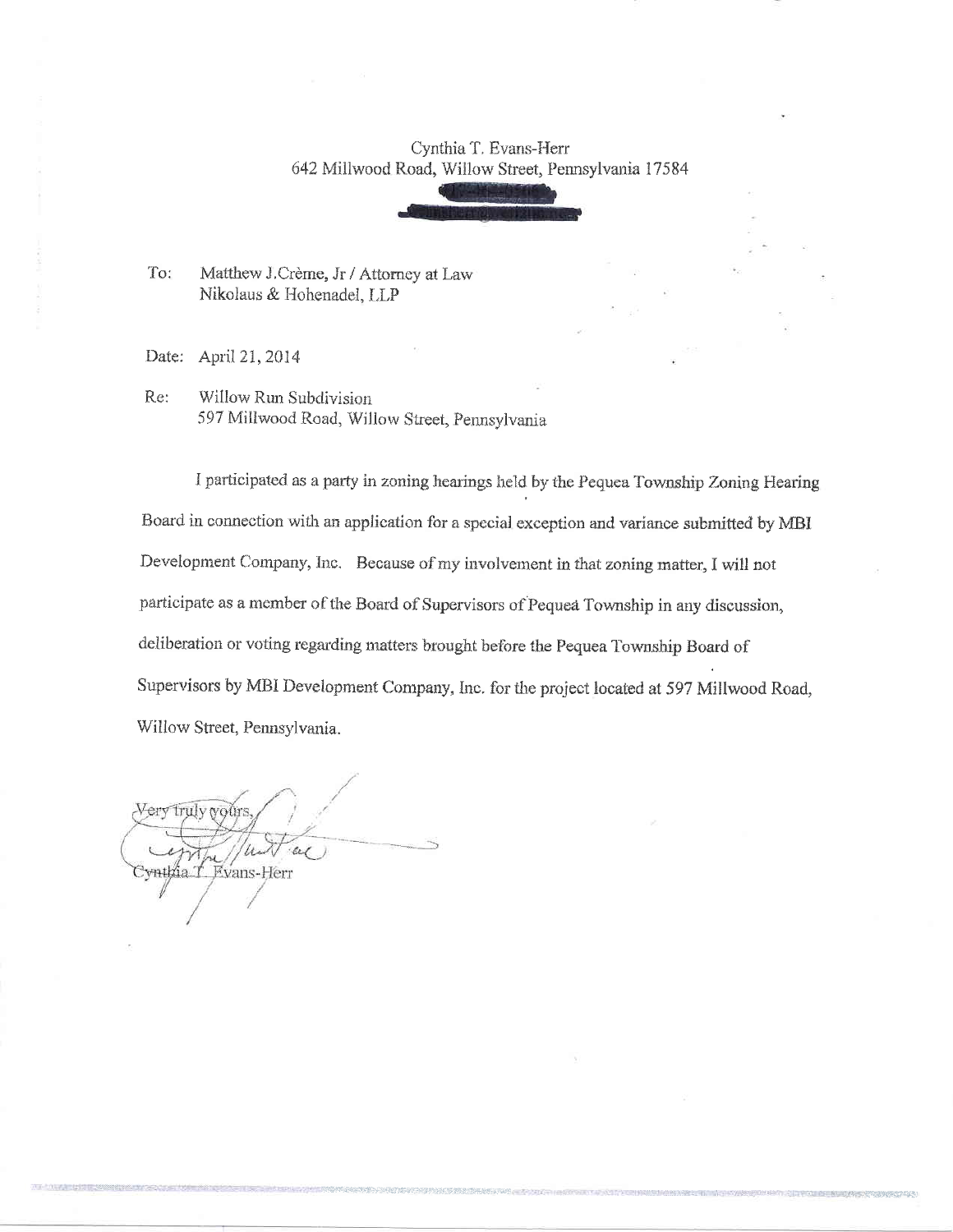

 $9' = 98.35$ 

# "TRANSPARENCY OF 2017, THE LACK OF IT"

1. Police funding negotations with Conestoga should have never been discussed in 2016. Schall and Evans-Herr suggested that it would be in the best interest of Conestoga to bring down their percentage in order to be more fiscally responsible. (Reference June 2016 minutes) That was not an option in the best interest of Fequea Townshlp. Both Township's were under a contract. A contract that Evans-Herr encouraged and was signed by the pequea Township B.o.s, (Reference Jan 2015 B.O.S. minutes) a contract extending the A of A until 2020. Evans-Herr's extremely poor judgement has made it more than easy for Conestoga Township to opt out of the contract early. This decision on her part will cost Pequea Township taxpayers millions of dollars. The elected officials have taken an Oath of Office to the taxpayers of Pequea Township. They do (NOT) work for or represent Conestoga Township. I remind you these actions are not in the best interest of pequea Township. Furthermore, the elected officials "breeched" another Inter-municipaI agreement contract with a June of 2017 deadline, with no contracted services from Conestoga for 2018. Resulting in the departure of Conestoga Township from the S.R.P.D. Resulting in the Evans-Herr tax increase of 2018. Conestoga officials applied their political strong arm all year and achieved crushing results. conestoga officials have played Pequea Township for a complete and total fool. This is total incompetence on behalf of Pequea Township and has weakened a Regionalized Police Dept and community relations with neighboring Twps.

1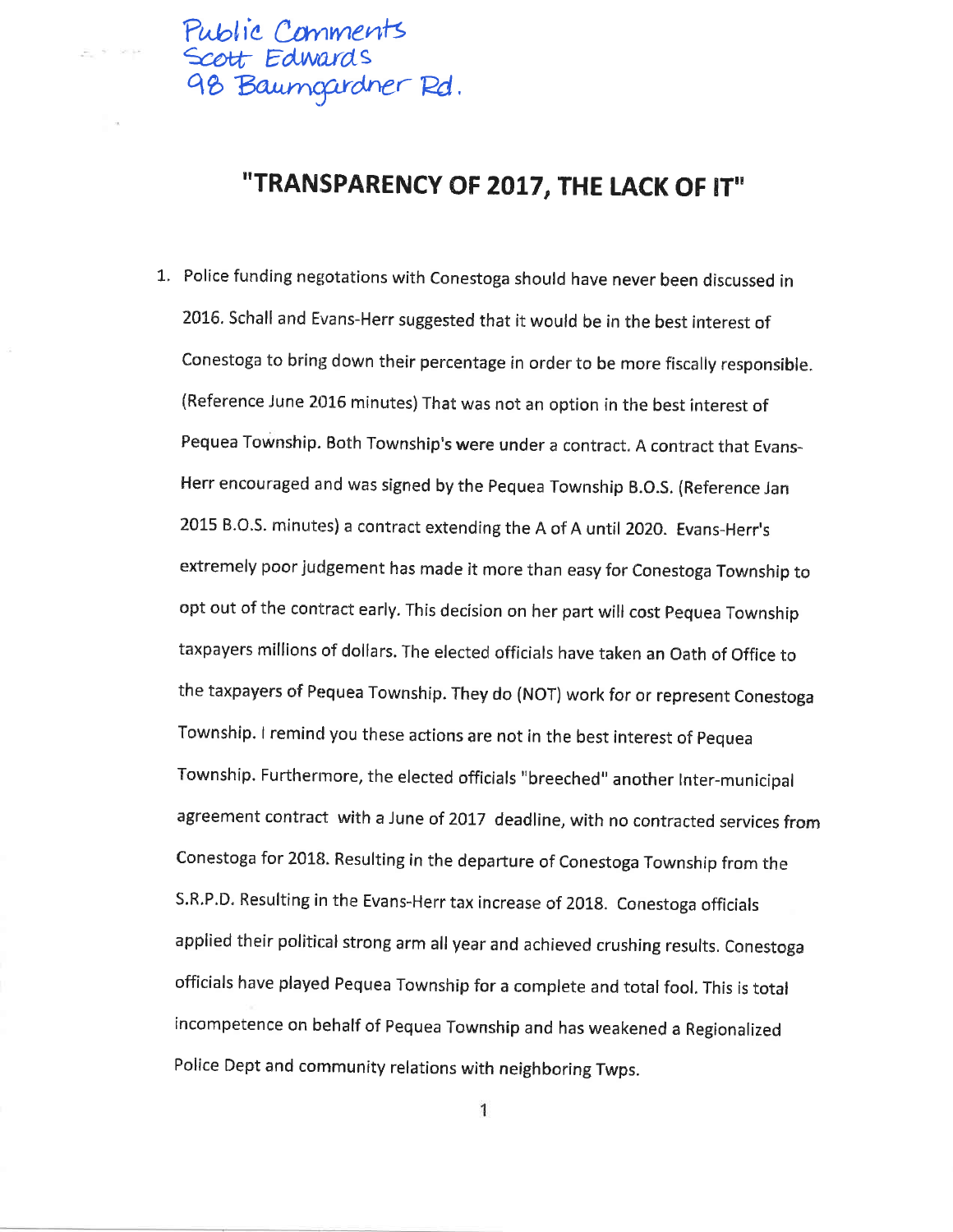2. Schall treasurer Oct 16 to April 17 - Resigned. Auditors prefer Schall not handling SRPD/SRPC books. Auditor suggests hiring bookkeeper (lower pay rate) (Reference March minutes) Evans-Herr was assistant treasurer Jan thru April 2017. Evans-Herr appointed treasurer April 2017. Per the A of A, The treasurer shall be bonded. Evans-Herr was aware that bond is required. When bond was not provided, she was removed as treasurer in August 2017. She disregarded and ignored the commissions repeated requests for compliance. (Reference August 2017 minutes.) Her actions create the perception that she intentionally deceived the taxpayers she represents. She accepted these positions since January 2017 knowing she could not be bonded. Her personel lack of lntegrity and credibilty are quite evident. She has manipulated and deceived the very taxpayers she represents.

 $-1.40$ 

S.

3. Evans-Herr was re-hired immediately after her termination as treasurer by the commission under a bookkeeper title. (Reference March 2017 minutes.) "Bonding required." The cornrnisson re-hires the very same un-qualified person they fired under a different job title? This is another action by a commission and governing body that is not in the best interest of the Township. lt appears evident that she cannot obtain the proper credentials essential to being a qualified bookkeeper handling funds. This appears to be a ploy that is not in the best interest of the Township or the taxpayer. Evans-Herr has stated she is the "behind the scenes bookkeeper" for the comission. She does not appear to have been hired as a bookkeeper in a public meeting. She is presently being paid by the commission as we speak, at a rate of S20/hr as an un-qualified bookkeeper. The secretary/administrator, who is the qualified treasurer is paid \$12.50/hr.

 $\overline{2}$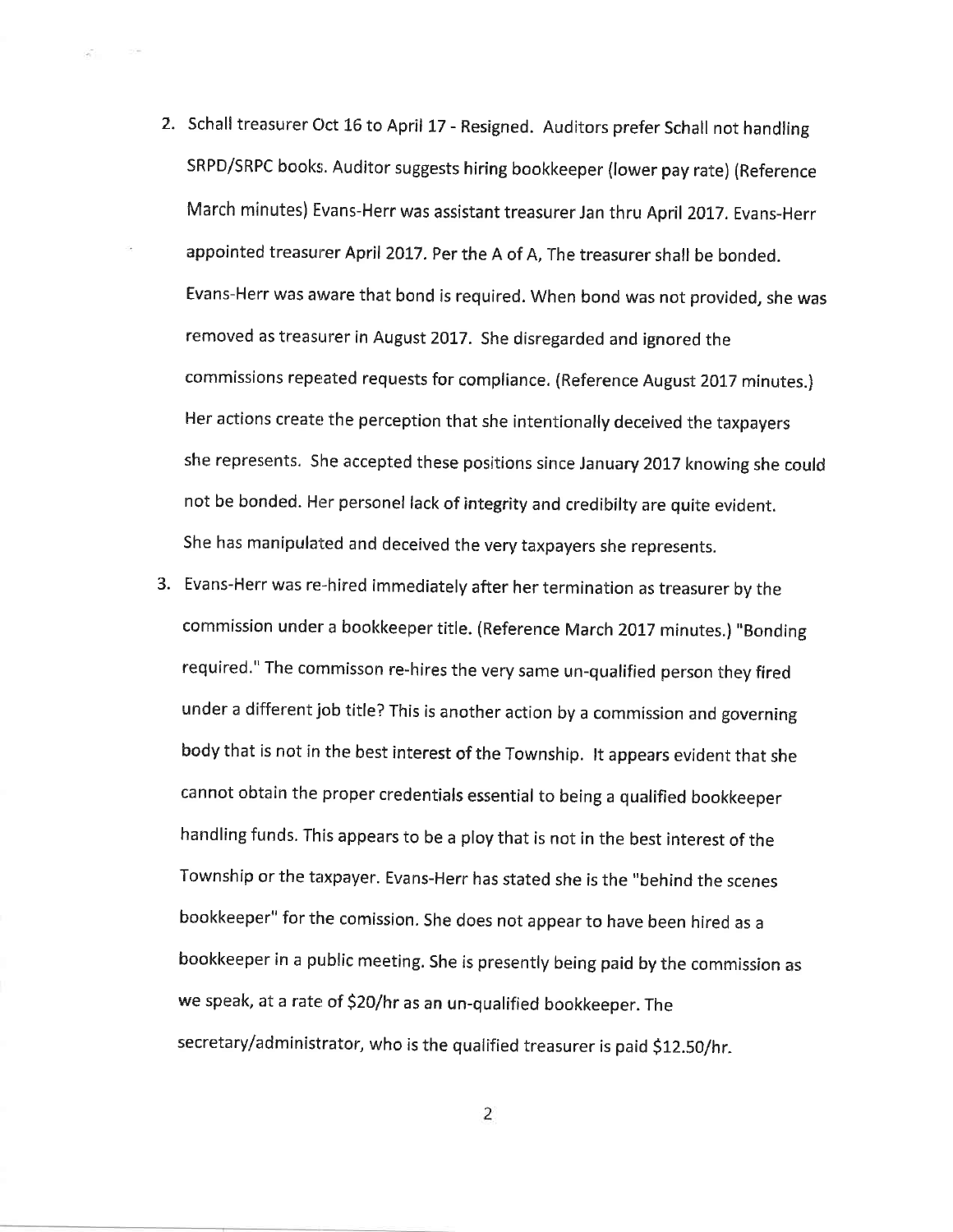Commissioner Yinger stated (Reference April2017 minutes) "no more than 2 hrs. per week" which is 8 hrs a month. In May she submitted 12 hrs, June 21.25 hrs, July 24 hrs, Aug 24 hrs, Sept 31 hrs, Oct 11.5 hrs, Nov 11.5 hrs. and up to 9 Dec. 10 hrs. (Reference commission RTK) Every month she has consistently exceeded the number of hours permitted. On who's authority? This appears yet to be another deception to the taxpayers. An elected official must possess integrity and credibility at all times. I remind you, elected officials work for and represent us, the taxpayers of Pequea Township. Accountability by all is 1st and foremost. This sub-standard behavior pattern is not in the best interest of pequea Township.

- 4. Evans-Herr's resume and actions as a Supervisor are appalling. I implore her to resign immediately!
- 5. <sup>I</sup>further implore Mr. Race and Mr. Hlavacek to step up, and take control of township business before pequea Township goes bankrupt.